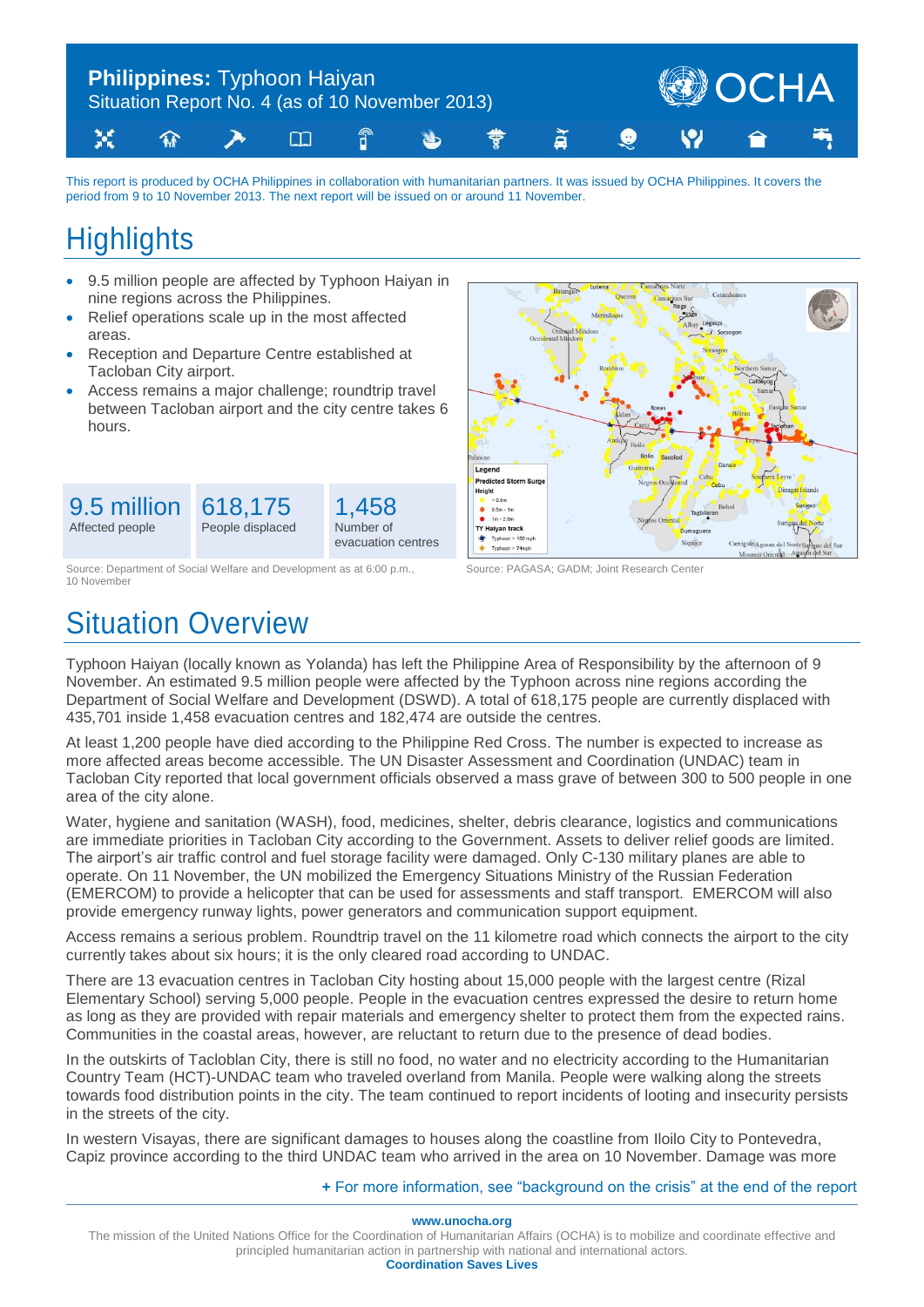extensive on the northern part of Iloilo and Capiz provinces. The road from Pontevedra to Roxas City is impassable. Water and food is generally available and the government is conducting relief distributions. There is no electricity and communications.

Most commercial flights in the country resumed operations. However, flights from Tacloban City, Roxas City, Busuanga and Kalibo remain suspended. Commercial flights to Tacloban City are not expected to resume for at least two weeks.

On 9 November, the UN Under-Secretary-General for Humanitarian Affairs and Emergency Relief Coordinator expressed condolences to the Government of the Philippines over the loss of life and terrible devastation caused by typhoon. The UN is mobilizing any support that the people of the Philippines require from the international community.

A Member States briefing was held in Manila on 10 November in which partners committed to support the Typhoon affected communities with contributions and in-kind donations which will be channeled through bilateral and multilateral mechanisms (elaborated in the response section).

# Funding

On 10 November, Canada committed \$5 million to assist the typhoon affected people. New Zealand will also make an initial contribution of \$124,000 (NZ\$150,000) to the Red Cross.

Spain will channel assistance through bilateral funding through the government and non-governmental organization partners. The United States, the United Kingdom and the Netherlands will also commit funds.

All humanitarian partners, including donors and recipient agencies, are encouraged to inform OCHA's Financial Tracking Service (FTS - http://fts.unocha.org) of cash and in-kind contributions by e-mailing[: fts@un.org](mailto:fts@un.org)

### Humanitarian Needs and Response

The Government continues to lead the relief efforts across all affected areas supported by humanitarian partners.

# **Logistics**

- Logistics is a priority to ensure the sustainable delivery of aid.
- Fuel bladders as emergency storage is required for Tacloban airport.
- The Logistics Cluster is establishing storage at Tacloban airport.
- The United States are providing logistical support to the government through the Department of National Defense.
- Switzerland deployed personnel to provide logistics support.
- Philippine Red Cross (PRC) deployed logistics and information technology personnel to complement UNDAC.
- International Humanitarian Partnership was activated and will provide two HCT base camps and cars.

### ⋒ Ø

#### **Emergency Telecommunications**

- The UNDAC team established voice and data communications in Tacloban City.
- SMART, one of the major telecommunications network in the country, is establishing a public phone in one church to allow affected people to make phone calls free of charge.
- Free satellite internet services are available at the Tacloban City hall.

# **Water, Sanitation and Hygiene**

- The Government requested hygiene kits, non-food items, water purification and high capacity reverse osmosis kits with bladders in Tacloban City.
- Switzerland deployed WASH personnel.
- The United States is mobilizing a shipment of hygiene kits.
- Action Against Hunger Spain mobilized WASH units.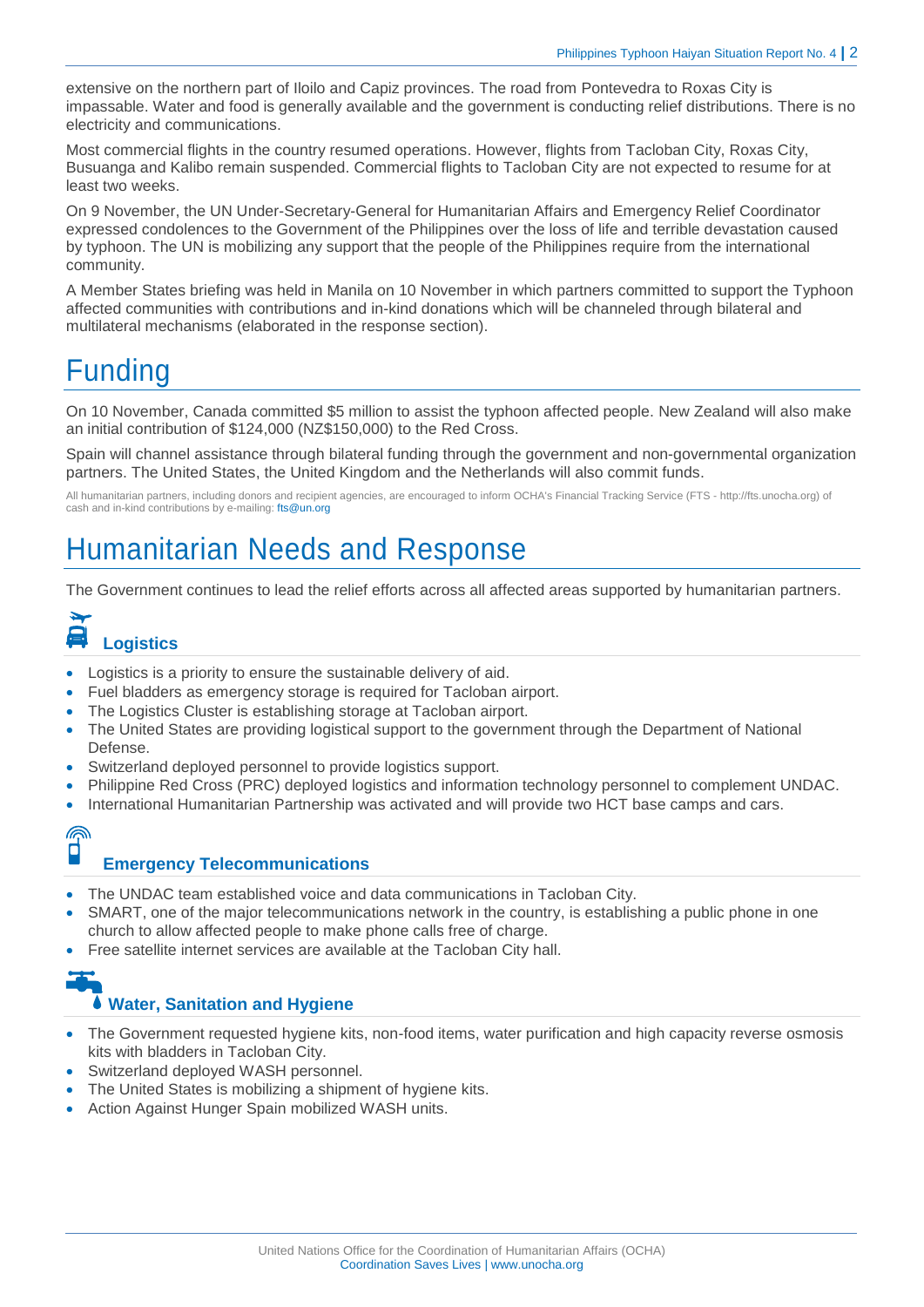

- Medication and repair to damaged hospitals is needed.
- Many people in Tacloban City were walking on the streets poorly dressed with severe lacerations.
- Psychosocial support is a priority as many people are traumatized by the disaster.
- Germany deployed a health team arriving in Manila on 10 November with 23 tons of health supplies.
- PRC mobilized a naval ship with medicine and rescue equipment from Manila.
- Australia pre-positioned stocks and released non-food items through PRC including health and hygiene kits.

### **Emergency Shelter**

- Rapid provision of emergency shelter is needed particularly with more expected weather disturbances.
- IOM committed 4,000 tarpaulins.
- Switzerland deployed shelter personnel.
- The United States airlifted plastic sheeting for 10,000 households which will arrive in 24 to 48 hours.
- The United Kingdom activated rapid response for \$8 million (£5 million pounds); 15,000 shelter kits deployed.
- Catholic Relief Services mobilized 18,000 tarps.
- France airlifted plastic sheeting and non-food items to Cebu.
- Habitat for Humanity in collaboration with the government is distributing 30,000 shelter tarpaulins.

## **Food Security**

- DSWD, supported by the military, continues to distribute 6,200 food packs in Tacloban City evacuation centres.
- Food is needed in the worst affected areas particularly those outside the major city centres.

# **Protection**

- Due to reports of looting in Tacloban City, military and police escorts are required for the distribution of relief items.
- World Vision is establishing child and women friendly spaces in evacuation centres.
- Child Fund is providing psychosocial support programmes.

## General Coordination

The Chair of the National Disaster Risk Reduction and Management Council announced the establishment of a Regional Task Force for emergency relief and rehabilitation on 9 November. The Task Force will be based on the four pillars of the national disaster risk reduction and management structure.

Three command posts were established in Tacloban City. The Office of Civil Defense (OCD) and the Department of Health will be located at the airport, OCD at the city's police station, and DSWD at the city hall which has been designation as the central relief distribution centre.

The HCT established two teams to support the government. One team will be located in the airport and the other team near the vicinity of the OCD command centre. Another area in the DSWD command centre was secured for possible use by HCT members. A Reception and Departure Centre (RDC) has been established at Tacloban City airport. The RDC will register incoming relief teams, provide information briefing and refer the teams to the operational centres. The RDC will support the government coordinate incoming relief items. Humanitarian partners are requested to liaise with the RDC upon arrival in Tacloban City.

Incoming international humanitarian workers are encouraged to contact OCHA [\(enriquez2@un.org\)](mailto:enriquez2@un.org) for the facilitation of visas with the Department of Foreign Affairs.